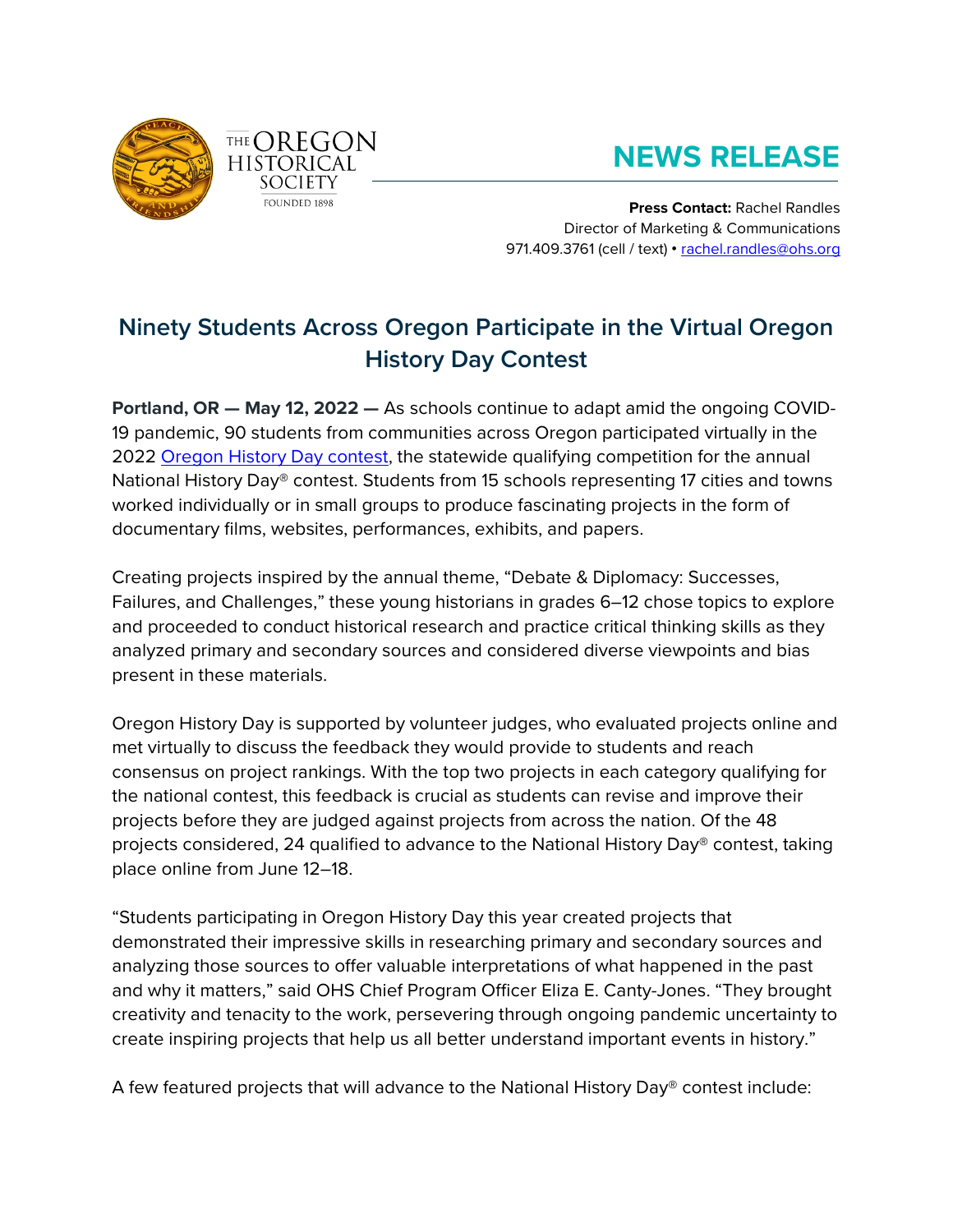## **A History of Interactions Between Pacific Northwest Indigenous Tribes and the United States**

*Senior Group Website by Jonathan Hu, Karthik Krishnamurthy, and Hyunsoo Lee of Westview High School in Portland*

In their process paper, the students wrote: "Our research was predominantly conducted online by finding primary and secondary websites that provided information about what we were researching. thecanadianencylopedia.ca, oregonhistoryproject.org, and oregonencyclopedia.org were some of our most helpful sources for the research phase, owing to their detailed and informative articles." Their bibliography demonstrates the extensive use of the OHS resources mentioned here.

This website uses the theme to consider the two-century-long history of relationships between Indigenous tribes in the Pacific Northwest and the United States, arguing that, "Many of the failures of debate and diplomacy that happened centuries ago continue to have reverberating effects today."

### **The 1912 Oregon Suffrage Vote: How Tactics Make and Break Debates**

*Junior Group Performance by Alexa Buckley, Fiona Synder, Franka Gronke, Jolee Ray, and Hazel Miranda-Zellink of ACCESS Academy in Portland*

According to the students' process paper: "Our research started with searching for general information on the fight for suffrage in Oregon and the background of the suffrage movement in the United States. During this process, we took a trip to the Oregon Historical Society's suffrage exhibit for more info alongside our online research. We started compiling a list of sources and a rough outline of the background information needed to make our argument. At this point we had enough information to narrow down our topic to form a thesis statement, for which we chose to cover the 1912 campaign's success." In their project, these students "argue that a major factor in the success of the Oregon suffrage movement was the public campaigning and mass advertising used to promote the movement." According to their bibliography, these students also made good use of The Oregon Encyclopedia.

Over half a million students across the country participate in National History Day® each year, and once again, the national office is allowing students to begin work on their 2023 projects now, inspired by the theme "Frontiers in History: People, Places, Things." For more information on National History Day®, visit nhd.org.